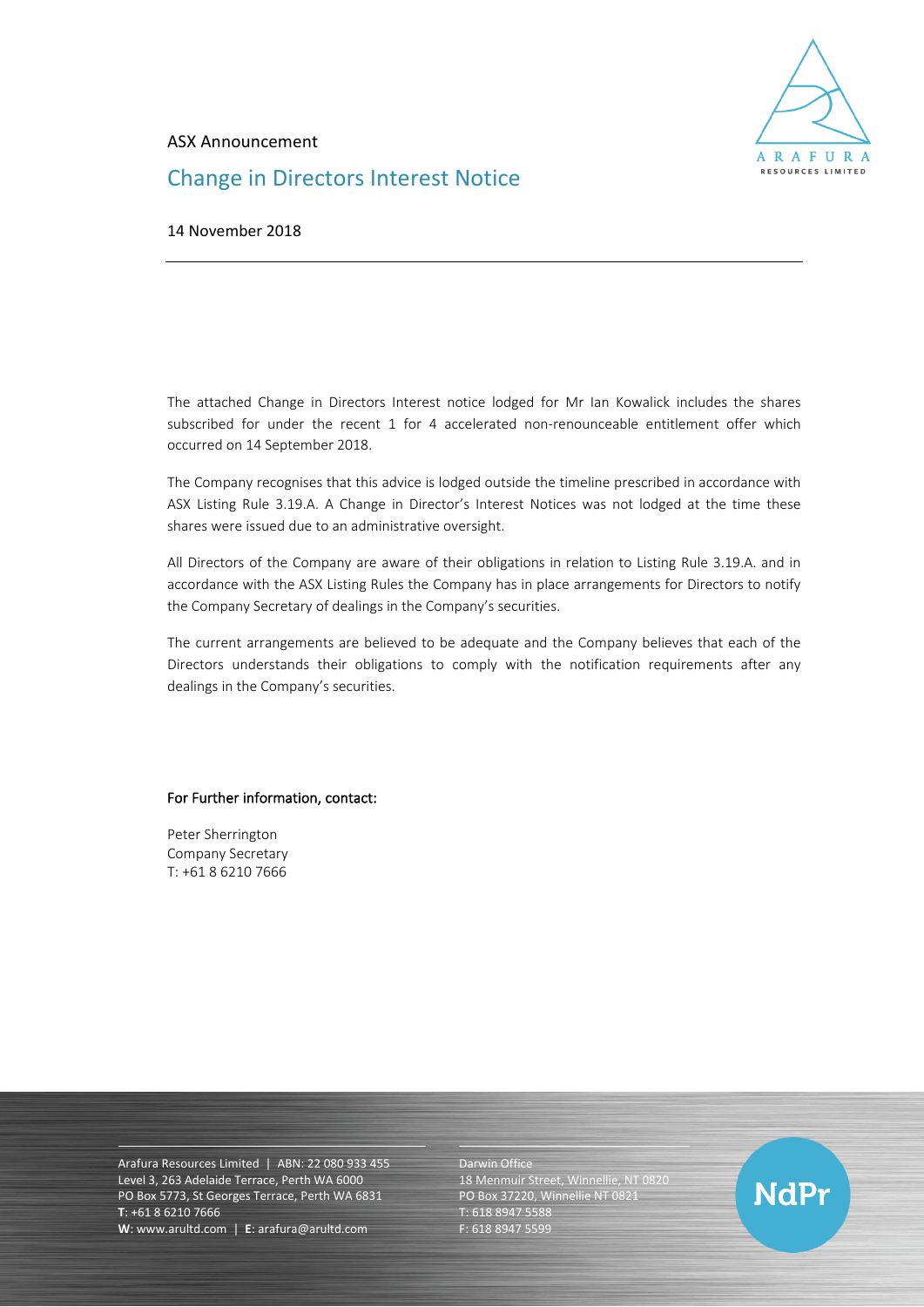*Rule 3.19A.2*

# **Appendix 3Y**

# **Change of Director's Interest Notice**

*Information or documents not available now must be given to ASX as soon as available. Information and documents given to ASX become ASX's property and may be made public.*

Introduced 30/09/01 Amended 01/01/11

| Name of entity: Arafura Resources Ltd |  |
|---------------------------------------|--|
| ABN: 22 080 933 455                   |  |

We (the entity) give ASX the following information under listing rule 3.19A.2 and as agent for the director for the purposes of section 205G of the Corporations Act.

| <b>Name of Director</b> | Ian Kowalick  |
|-------------------------|---------------|
| Date of last notice     | 22 March 2012 |

#### **Part 1 - Change of director's relevant interests in securities**

*In the case of a trust, this includes interests in the trust made available by the responsible entity of the trust*

Note: In the case of a company, interests which come within paragraph (i) of the definition of "notifiable interest of a director" should be disclosed in this part.

| Direct or indirect interest                                                                                                                                                | Indirect (a)<br>Indirect (b)                                                                                                                                           |
|----------------------------------------------------------------------------------------------------------------------------------------------------------------------------|------------------------------------------------------------------------------------------------------------------------------------------------------------------------|
| <b>Nature of direct interest</b><br>(including registered holder)<br>Note: Provide details of the circumstances giving rise to the<br>relevant interest.                   | (a) An indirect interest in shares held in a<br>superannuation fund<br>(b) An indirect interest in shares held by<br>Helen Marie Kowalick                              |
| Date of change                                                                                                                                                             | 14/09/2018                                                                                                                                                             |
| No. of securities held prior to change                                                                                                                                     | (a) 550,000 fully paid ordinary shares<br>(b) 27,007 fully paid ordinary shares                                                                                        |
| <b>Class</b>                                                                                                                                                               | <b>Fully Paid Ordinary Shares</b>                                                                                                                                      |
| <b>Number acquired</b>                                                                                                                                                     | 6,752 Fully Paid Ordinary Shares                                                                                                                                       |
| <b>Number disposed</b>                                                                                                                                                     | <b>Nil</b>                                                                                                                                                             |
| <b>Value/Consideration</b><br>Note: If consideration is non-cash, provide details and<br>estimated valuation                                                               | \$540.16                                                                                                                                                               |
| No. of securities held after change                                                                                                                                        | (a) 550,000 fully paid ordinary shares<br>(b) 33,759 fully paid ordinary shares                                                                                        |
| Nature of change<br>Example: on-market trade, off-market trade, exercise of<br>options, issue of securities under dividend reinvestment plan,<br>participation in buy-back | Issue of 6,752 shares pursuant to Arafura's 1<br>for 4 accelerated non-renounceable<br>entitlement offer at \$0.08 per share for a total<br>consideration of \$540.16. |

<sup>+</sup> See chapter 19 for defined terms.